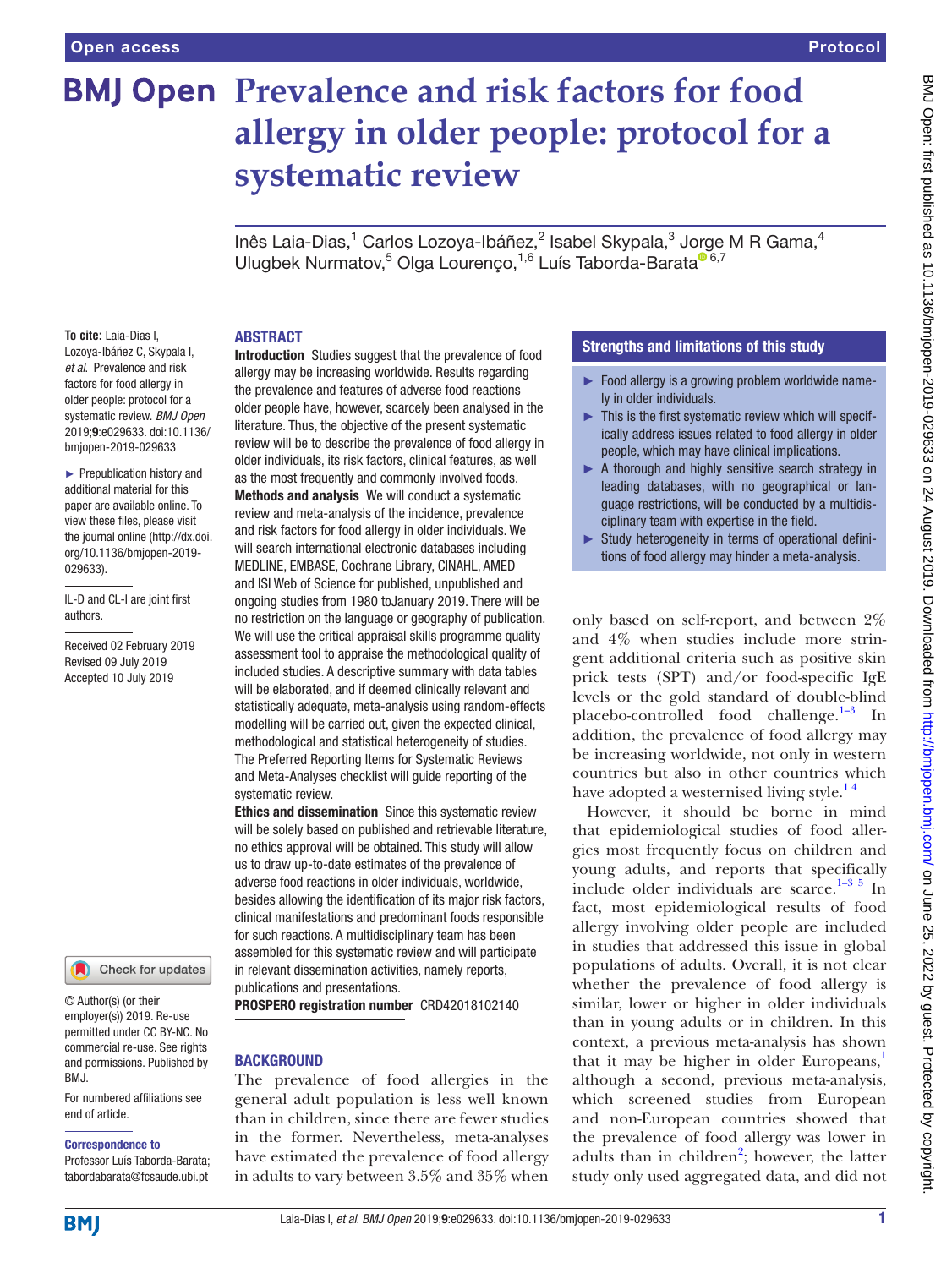specifically analyse older adults. Thus, further studies are necessary to clarify this issue. Nevertheless, the prevalence of food allergy may also be increasing in older individuals. For example, the analysis of the US Food and Drug Administration Food Safety Surveys study, which are cross-sectional, telephone surveys of adult American consumers conducted every 3–5 years since 1988 showed that the prevalence of self-reported food allergy increased between 2001 and 2010 in older individuals, although this was only significant in the 60-year-old to 69-year-old group (an increase from  $7.7\%$  to  $11.7\%$ ; p<0.002), but not in the >70-year-old group (increase from 8.7% to 10.6% but  $p=0.337$ .

It should also be taken into account that the numbers and relative percentage of older people are increasing worldwide. According to the United Nations,<sup>[7](#page-3-3)</sup> in 2017, 13% of the world population was aged 60 years or over and 2% was aged 80 years or over. In comparison with 2017, by 2050, the population aged 60 years and over is expected to increase twofold (962million to 2.1billion), and the population aged 80 years and over may threefold (137 million to 425 million).

The ageing process is accompanied by immunophysiological and biochemical changes that may make food allergies manifest differently in older people, a situation which may be further compounded by concurrent medications and comorbidities, as well as lack of awareness of the problem. $589$  These factors may lead to underdiagnosis and undertreatment of food allergies in older individuals.[5 8](#page-3-4) Furthermore, these changes might be reflected not only in clinical manifestations of food allergy but also in positivity of skin test results or levels of food-specific IgE antibodies, which may result in differences in detectable prevalence and risk factors, as well as in predominant foods associated with food allergy in older people. All of these points may demand a different approach regarding its diagnosis and management in comparison with younger adults.<sup>[5](#page-3-4)</sup> However, to the best of our knowledge, no previous systematic review has been published on epidemiological aspects of food allergies specifically in older individuals.

Thus, the objectives of this systematic review will be: (1) to describe the worldwide prevalence, and time trends of food allergy in older people, (2) to describe clinical manifestations and predominant foods associated with food allergy in older people; (3) to analyse risk and prognostic factors associated with food allergy in older individuals.

#### Methods and analysis Search strategy

The summary of this systematic review protocol has been registered in the International Prospective Register of Systematic Reviews (PROSPERO)<sup>10</sup>.

We have developed a comprehensive search strategy for screening published and unpublished studies. As sources of published studies, we will search the Cochrane Library (Cochrane Database of Systematic Reviews, Cochrane

BMJ Open: first published as 10.1136/bmjopen-2019-029633 on 24 August 2019. Downloaded from http://bmjopen.bmj.com/ on June 25, 2022 by guest. Protected by copyright BMJ Open: first published as 10.1136/bmjopen-2019-029633 on 24 August 2019. Downloaded from Idwnload an ione 25, 2022 by guest. Protected by copyright.

Central Register of Controlled Trials, Cochrane Methodology Register), MEDLINE, EMBASE, CINAHL, AMED and ISI Web of Science (Science and Social Science Index).

The bibliographies of all eligible studies will also be scrutinised to identify additional possible studies. Unpublished and research in progress will be searched in key internet-based relevant database[s—www.clinicaltrials.gov](www.clinicaltrials.gov); <http://www.isrctn.com/>(ISRCTN Registry); [www.anzctr.](www.anzctr.org.au.) [org.au.](www.anzctr.org.au.) In addition, to extend our search for published, unpublished and ongoing studies, we will contact an international panel of experts in this field.

Studies from all over the world will be included, if they meet the inclusion/exclusion criteria. No language restrictions will be imposed; translations will be undertaken where necessary. We will report any literature that we are unable to translate. Search dates will be from 1980 untilJanuary 2019. Search terms are detailed in [online](https://dx.doi.org/10.1136/bmjopen-2019-029633)  [supplementary appendix 1.](https://dx.doi.org/10.1136/bmjopen-2019-029633) If any changes are made to the protocol, these will be registered by submission of an updated version to PROSPERO, and will also be documented on the final manuscript with the results of the systematic review.

#### Inclusion criteria for study designs

We will include all observational, including cohort, case–control and cross-sectional studies. In addition, systematic reviews and meta-analyses with the same focus will be scrutinised. These study designs were selected to ensure the selection and pooling of the highest possible level of evidence based on the aims of this review.

In terms of population, we will select studies that include (not only exclusively) participants aged 60 years or older, reporting or having a diagnosis of food allergy. This cut-off age will used as a criterion for considering an individual as 'older adult' since our systematic review will include studies from all over the world, and the WHO proposed 60 years as a working definition of an 'older person' in African countries.<sup>11</sup> In addition, although 65 years is recommended by WHO as a cut-off level in western countries, $12 \times 13$  and this is the threshold used in most studies in older individuals in those countries, there are some epidemiological studies also performed in such countries which use 60-year cut-off age for identifying older people.<sup>[6](#page-3-2)</sup> Thus, we will include data from all individuals who are 60 years or older, in order to ensure that our study will be fully inclusive.

The following study designs will be excluded: narrative literature reviews, discussion papers, non-research letters and editorials, case studies and case series, animal studies.

#### Study selection

Titles and abstracts of included papers will be independently checked by two investigators. The full text of all potentially eligible studies will be retrieved and independently assessed against the inclusion criteria (see above) by two reviewers. The reviewers will decide which of the studies fit the inclusion criteria: any disagreements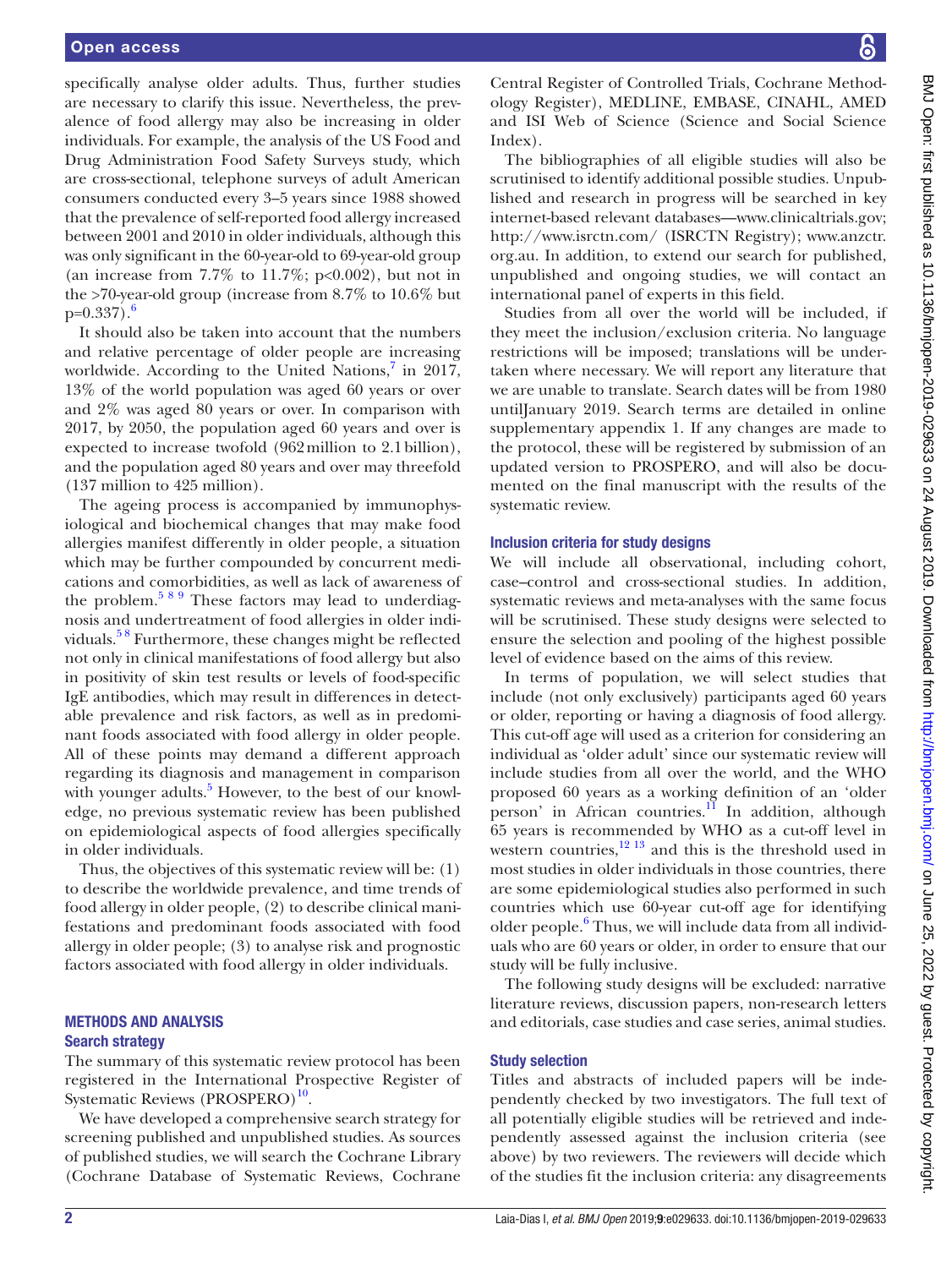will be resolved by discussion, with a third researcher brought in to arbitrate if needed.

To ensure transparency, the process of selection will be summarised using a Preferred Reporting Items for Systematic Reviews and Meta-Analyses flow diagram.

#### Data extraction

Data from selected articles will be extracted independently by two reviewers who will transfer data from their original presentation to a proper form made in Microsoft Excel software, with each study receiving a reference code. Any discrepancy will be resolved by discussion with the third reviewer. If an article presents results from N different studies, then, N different forms will be created to collect data. Before using the form, we will test it in a pilot extraction step with a selected sample of studies. This will allow us to check the capacity of the constructed for to capture the relevant information that will be used for analysis.

If necessary, we will collect indirect data from figures and charts, adapting their interpretation from two different authors by consensus, and authors of original articles will also be contacted for further information and data. In articles in which data from older patients were analysed together with those from younger patients, authors will be contacted in order to clarify or make available data pertaining to the former group, for subgroup analyses.

#### Data items

The following information will be collected from selected studies involving older individuals, using the same approach that was previously used in a systematic review protocol which involved all epidemiological parameters of food allergies in European individuals of various ages but which did not focus on older individuals<sup>14</sup>: (1) frequency of food allergy (i) by self-report; (ii) by clinical symptoms plus positive SPT or IgE to food allergens; (iii) by clinical symptoms, positive SPT or IgE to food allergens and also food challenge confirmed; (2) most frequently involved food allergens; (3) most frequently observed symptoms and symptom clusters; (4) timeframe of symptom development on ingestion of foods; (5) time trends in frequency of food allergy; (6) geographical differences in prevalence of food allergy and related food allergens; (7) risk factors for food allergy.

#### Outcome assessment

Diverse methods of assessment have been used to define food allergy in different studies. Thus, for estimation of the prevalence (point, period and lifetime prevalence) and incidence (incidence rate, cumulative incidence) of food allergies, we will include all methods that were used in previous primary studies, including self-reported assessment, clinician diagnosis, allergic sensitisation (based on SPT results, skin prick–prick test results, food allergen-specific IgE levels, skin atopy patch tests) and food challenges (open, single-blinded, double-blinded).

However, analyses will take into account each such type of operational definition of food allergy in epidemiological studies.

Regarding the analysis of risk factors and clinical manifestations of adverse food reactions, we will only include studies that have studied objectively confirmed food allergic reactions (using food challenges), since this will ensure the most robust approach to assessing a potential causal relationship between the studied risk factors and the studied outcome (food allergy as expressed by food-induced symptoms in a food challenge). This approach was also followed by the previously mentioned systematic review by Nwaru *et al*, which studied the epidemiology of food allergy for all ages, in Europe.<sup>[1](#page-3-0)</sup>

## Risk of bias assessment strategy

Risk of bias assessment will be independently verified by two different reviewers for each individual study that will be selected, using the critical appraisal skills programme quality assessment tool for the types of included studies, including assessment of internal and external validity.<sup>15-17</sup> We will assess heterogeneity, consistency and risk of bias. Quality of evidence and recommendation for the different outcomes will be assessed using the GRADE (Grading of Recommendations Assessment, Development and Evalu-ation) system.<sup>[18](#page-4-0)</sup>

All studies and their individual elements will be graded in terms of adequacy of the study regarding the research question, risk of selection bias, measurement of exposure and assessment of outcomes. Disagreements will be resolved by a third reviewer.

## Analysis, data synthesis, publication bias and reporting

A narrative synthesis of the data will be performed. In addition, a descriptive summary with data tables will be elaborated, in order to summarise literature findings,<sup>19</sup> and if deemed clinically relevant and statistically adequate, meta-analysis using random-effects modelling will be carried out[.20–22](#page-4-2) Forest plot and Funnel plot charts will be made, if necessary, to compare results or to identify publication bias, since publication bias leads to funnel plot asymmetry, if 10 or more relevant studies are detected.<sup>23</sup> Begs and Egger's methods will be used for testing such funnel plot asymmetry.<sup>24 25</sup> Heterogeneity between studies will be analysed using the the  $I^{\bar{2}}$  statistical index.<sup>26</sup> Subgroup analysis may eventually be carried out using the following age groups: 60–65, 66–80 and >80 years, if appropriate and if such data can be retrieved from the literature of after contacting authors. Statistical analysis will be carried out using SPSS V.25.0. Finally, the Preferred Reporting Items for Systematic Review and Meta-Analysis Protocols statement and checklist will be followed for reporting of the systematic review.<sup>27 28</sup>

## Ethics, dissemination data protection

Ethical approval was not obtained since the data to be collected and analysed cannot be linked to specific individuals. A data management plan will be implemented in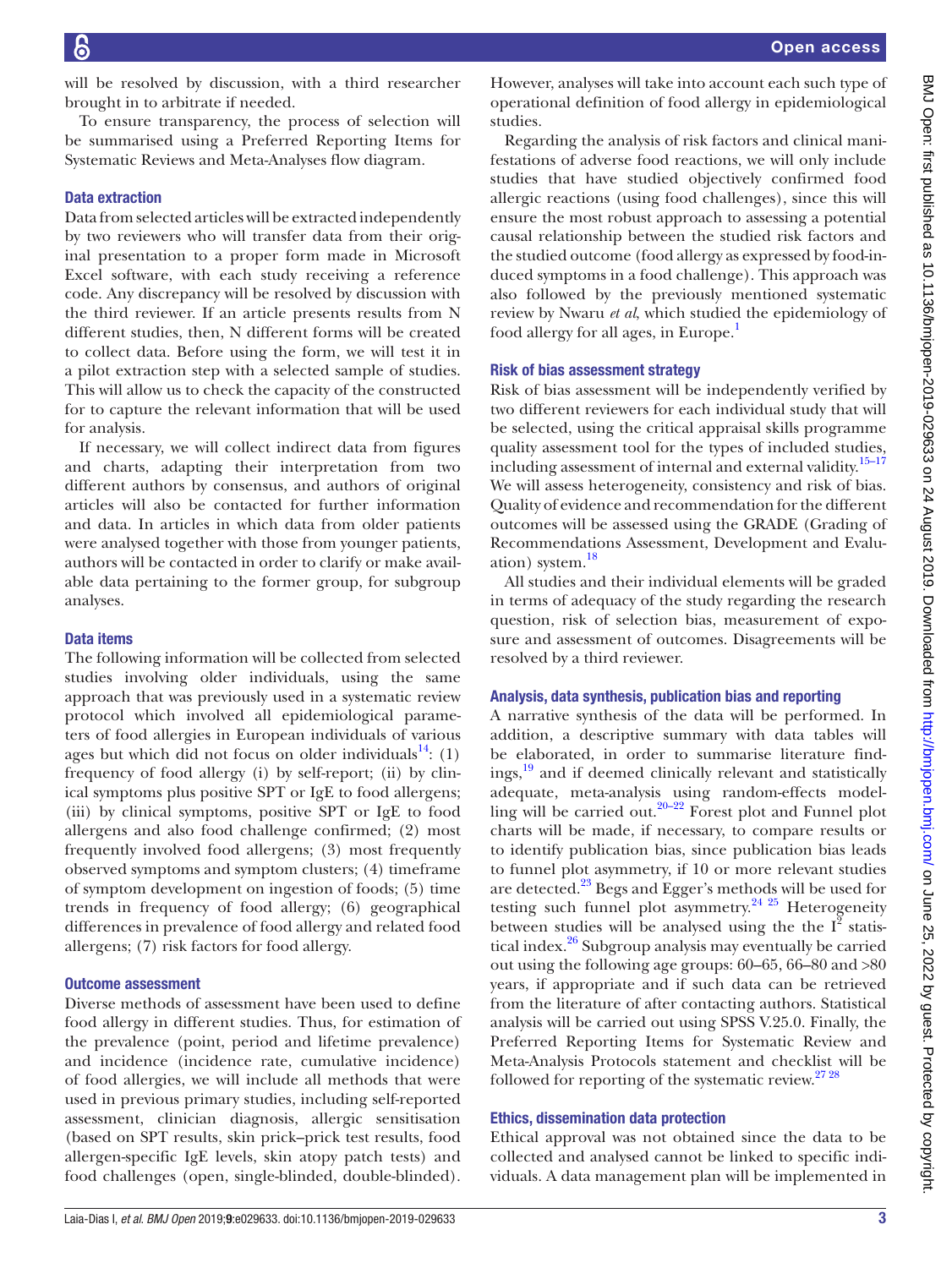cases in which data from specific studies can be accessed directly or obtained from article authors. Retrieved data will be kept in a database that will have protected access and will only be used by the involved authors.

#### Patient and public involvement

Since this will be a systematic review, there will be no direct patient or public involvement.

#### Ethics and dissemination

This systematic review, based on studies published between 1980 and January 2019, will allow us to make assessments and estimates considering the appropriateness of the study design regarding the questions, methods used and risk of selection bias.

More specifically, one strength of the review is that it is novel in that we will provide estimates on the following aspects of food allergy with a focus on older individuals: (1) worldwide prevalence of food allergy in this subgroup of adults; (2) geographical differences in prevalence of food allergy and related food allergens; (3) time trends in prevalence of food allergy and related food allergens; (4) predominant foods associated with food allergy; (5) most frequent symptoms/ symptom clusters, as well as their severity, associated with food allergy; (6) most frequent symptoms associated with specific foods; (7) timeframe of symptom development on ingestion of foods; (8) need for treatment of episodes of food allergy; (9) risk factors associated with food allergy; (10) quality of life due to food allergy (if enough data are available).

Our results will potentially allow drawing conclusions about general and specific aspects of food allergies in older people. This information may be crucial to analysing similarities and differences regarding food allergies between older and younger individuals and eventually defining preventive or diagnostic approaches specifically tailored to the former age group.

Our dissemination strategy will involve presentation at scientific meetings, as well as publication of article(s) in international, peer-reviewed, open-access journals. However, given the increasing relative percentage of older people in the population, the relative lack of awareness of food allergy in this age group, as well as the inherent difficulties in diagnosing food allergies in older individuals, we also plan to organise meetings with general practitioners and other healthcare providers, to analyse and discuss our findings and their potential implications.

#### Author affiliations

<sup>1</sup> Faculty of Health Sciences, Universidade da Beira Interior, Covilhã, Portugal <sup>2</sup>Department of Allergy and Clinical Immunology, Hospital Amato Lusitano, Castelo Branco Local Health Unit, Castelo Branco, Portugal

<sup>3</sup>Royal Brompton Hospital, Royal Brompton & Harefield NHS Trust, London, UK 4 Centre of Mathematics and Applications, Faculty of Sciences, Universidade da Beira Interior, Covilhã, Portugal

<sup>5</sup>Division of Population Medicine, School of Medicine, Cardiff University, Wales, UK <sup>6</sup>CICS - Health Sciences Research Centre, NuESA - Environment and Health Study Group, Faculty of Health Sciences, University of Beira Interior, Covilhã, Portugal <sup>7</sup>Department of Allergy and Clinical Immunology, Cova da Beira University Hospital Centre, Covilhã, Portugal

Acknowledgements The authors would like to acknowledge Dr Rosa Saraiva. main librarian at the Cova da Beira University Hospital Centre, and Head of the Research and Innovation Department of this institution, for invaluable input in terms of discussion of this manuscript. In addition, the authors would also like to thank Dr Bright Nwaru, Group Leader at the Institute of Medicine, University of Gothenburg, Sweden, for his precious comments regarding the initial steps of designing the search strategy.

Contributors IL-D and CL-I are equal contributors to the design and conceptualisation of this review, and drafted the protocol with primary support from UN (review guarantor) and LT-B. UN, IS and OL were involved in checking various steps of the search strategy, including keywords, as well as the final version of the protocol. JMRG was involved in the statistical strategy for data analysis. IL-D, CL-I and LT-B were involved in establishing eligibility criteria and data extraction forms. All authors provided feedback on the manuscript, at all stages.

Funding The authors have not declared a specific grant for this research from any funding agency in the public, commercial or not-for-profit sectors.

Competing interests None declared.

Patient consent for publication Not required.

Provenance and peer review Not commissioned; externally peer reviewed.

Open access This is an open access article distributed in accordance with the Creative Commons Attribution Non Commercial (CC BY-NC 4.0) license, which permits others to distribute, remix, adapt, build upon this work non-commercially, and license their derivative works on different terms, provided the original work is properly cited, appropriate credit is given, any changes made indicated, and the use is non-commercial. See: [http://creativecommons.org/licenses/by-nc/4.0/.](http://creativecommons.org/licenses/by-nc/4.0/)

#### **REFERENCES**

- <span id="page-3-0"></span>1. Nwaru BI, Hickstein L, Panesar SS, *et al*. The epidemiology of food allergy in Europe: a systematic review and meta-analysis. *[Allergy](http://dx.doi.org/10.1111/all.12305)* 2014;69:62–75.
- <span id="page-3-1"></span>2. Rona RJ, Keil T, Summers C, *et al*. The prevalence of food allergy: a meta-analysis. *[J Allergy Clin Immunol](http://dx.doi.org/10.1016/j.jaci.2007.05.026)* 2007;120:638–46.
- 3. Chafen JJ, Newberry SJ, Riedl MA, *et al*. Diagnosing and managing common food allergies: a systematic review. *JAMA* 2010;303:1848–56.
- 4. Tang MLK, Mullins RJ. Food allergy: is prevalence increasing? *[Intern](http://dx.doi.org/10.1111/imj.13362)  [Med J](http://dx.doi.org/10.1111/imj.13362)* 2017;47:256–61.
- <span id="page-3-4"></span>5. Jensem-Jarolim E, Jensen SAF. Food allergies in the elderly. Collecting the evidence. *Ann Allergy Asthma Immunol* 2016;117:472–5.
- <span id="page-3-2"></span>6. Verrill L, Bruns R, Luccioli S. Prevalence of self-reported food allergy in U.S. adults: 2001, 2006, and 2010. *[Allergy Asthma Proc](http://dx.doi.org/10.2500/aap.2015.36.3895)* 2015;36:458–67.
- <span id="page-3-3"></span>7. United Nations,, Department of Economic and Social Affairs,, Population Division. World population prospects: the 2017 revision, key findings and advance tables. Working paper No. ESA/P/WP/ 2017;248.
- 8. Diesner SC, Untersmayr E, Pietschmann P, *et al*. Food allergy: only a pediatric disease? *[Gerontology](http://dx.doi.org/10.1159/000279756)* 2011;57:28–32.
- Montanaro A. Allergic disease management in the elderly: a wakeup call for the allergy community. *[Ann Allergy Asthma Immunol](http://dx.doi.org/10.1016/S1081-1206(10)62442-8)* 2000;85:85–6.
- <span id="page-3-5"></span>10. Laia-Dias I, Lozoya-Ibáñez C, Skypala I, *et al*. Prevalence and risk factors for food allergy in elderly individuals: protocol for a systematic review. Prospero 2018: CRD42018102140. Available: [http://www.crd.york.ac.uk/PROSPERO/display\\_record.php?ID=](http://www.crd.york.ac.uk/PROSPERO/display_record.php?ID=CRD42018102140) [CRD42018102140](http://www.crd.york.ac.uk/PROSPERO/display_record.php?ID=CRD42018102140)
- <span id="page-3-6"></span>11. W.H.O. Health Statistics and Information Systems.. Proposed working definition of an older person in Africa for the MDS project. Available: <https://www.who.int/healthinfo/survey/ageingdefnolder/en/> [Accessed 7th Jan 2019].
- <span id="page-3-7"></span>12. World Health Organisation. *Definition of an older or elderly person*. Geneva: Switzerland: WHO, 2010. [http://www.who.int/healthinfo/](http://www.who.int/healthinfo/survey/ageingdefnolder/en/index.html) [survey/ageingdefnolder/en/index.html](http://www.who.int/healthinfo/survey/ageingdefnolder/en/index.html)
- 13. Orimo H, Ito H, Suzuki T, *et al*. Reviewing the definition of "elderly". *[Geriatr Gerontol Int](http://dx.doi.org/10.1111/j.1447-0594.2006.00341.x)* 2006;6:149–58.
- <span id="page-3-8"></span>14. Nwaru BI, Panesar SS, Hickstein L, *et al*. The epidemiology of food allergy in Europe: protocol for a systematic review. *[Clin Transl Allergy](http://dx.doi.org/10.1186/2045-7022-3-13)* 2013;3:13.
- <span id="page-3-9"></span>15. CASP checklist for systematic reviews. Available: [https://www.casp](https://www.casp-uk.net/wp-content/%20uploads/2018/03/CASP-Systematic-Review-Checklist-2018_fillable-form.pdf)[uk.net/wp-content/ uploads/2018/03/CASP-Systematic-Review-](https://www.casp-uk.net/wp-content/%20uploads/2018/03/CASP-Systematic-Review-Checklist-2018_fillable-form.pdf)[Checklist-2018\\_fillable-form.pdf](https://www.casp-uk.net/wp-content/%20uploads/2018/03/CASP-Systematic-Review-Checklist-2018_fillable-form.pdf) [Accessed 22nd Dec 2018].